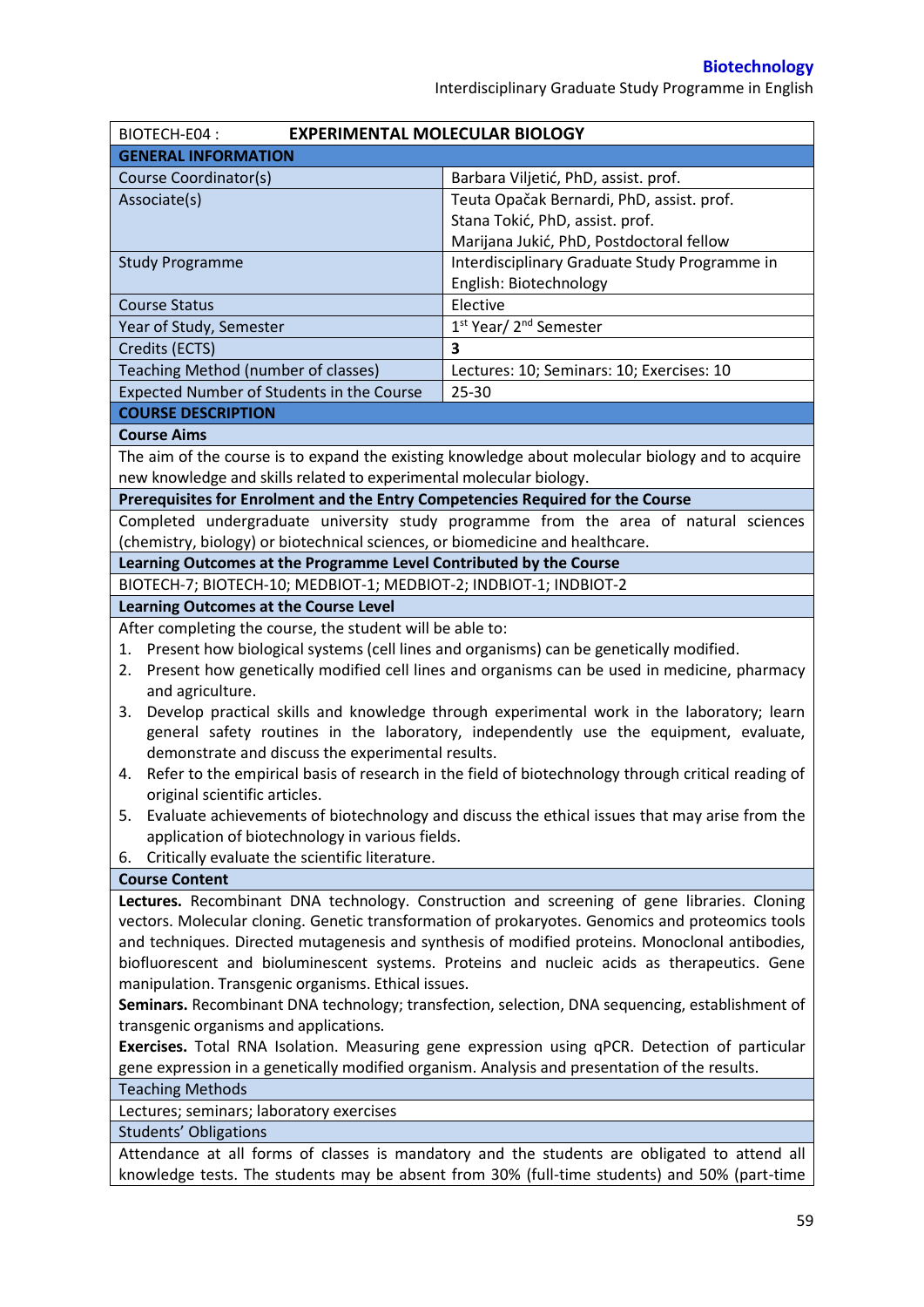## **Biotechnology**

Interdisciplinary Graduate Study Programme in English

students) of each of the forms of classes, provided that the absence is justified. An exercise or a seminar which has not been completed must be made up through a midterm exam.

**Monitoring the Activity of the Students** *(Connecting Learning Outcomes, Teaching Methods, and Grading)*

| <b>Class-related</b>                                       | <b>ECTS</b> | <b>Learning</b> | <b>Student activity</b>                                      | <b>Evaluation</b>                                 | <b>Grade points</b> |         |
|------------------------------------------------------------|-------------|-----------------|--------------------------------------------------------------|---------------------------------------------------|---------------------|---------|
| activity                                                   |             | outcome         |                                                              | method                                            | Min.                | Max.    |
| Attending classes<br>(lectures,<br>seminars,<br>exercises) | 1           | $1 - 6$         | Attendance at<br>classes,<br>Seminars and<br>laboratory work | Keeping<br>records<br>Presentation<br>and reports | 19                  | 5<br>45 |
| Final exam                                                 | 2           | $1 - 5$         | Studying for the<br>final exam                               | Written<br>exam                                   | 30                  | 50      |
| <b>Total</b>                                               | 3           |                 |                                                              |                                                   | 50                  | 100     |

## *Evaluation of the written part of the final exam:*

| Percentage of correct answers (%) | Grade |
|-----------------------------------|-------|
| >95.00                            | 50    |
| 90.00-94.99                       | 47    |
| 85.00-89.99                       | 45    |
| 80.00-84.99                       | 40    |
| 75.00-79.99                       | 38    |
| 70.00-74.99                       | 35    |
| 65.00-69.99                       | 33    |
| 60.00-64.99                       | 30    |

## *Forming the final grade:*

The points granted for the final exam are added to the grade points awarded during class attendance. The grading process is conducted by absolute distribution, i.e. based on total achievements, and compared to the numerical system in the following manner:

A – Excellent (5): 90-100 grade points; B – Very Good (4): 80-89.99 grade points; C – Good (3): 65- 79.99 grade points;  $D$  – sufficient (2): 50-64.99 grade points

| Mandatory Literature (available in the library and via other media)                            |               |                  |  |  |  |  |
|------------------------------------------------------------------------------------------------|---------------|------------------|--|--|--|--|
| Title                                                                                          | Number of     | Availability via |  |  |  |  |
|                                                                                                | copies in the | other media      |  |  |  |  |
|                                                                                                | library       |                  |  |  |  |  |
| R. Rapley, D. Whitehouse (Ed.) Molecular Biology<br>and                                        |               |                  |  |  |  |  |
| Biotechnology: 6 <sup>th</sup> Ed. Royal Society of Chemistry, 2015.                           |               |                  |  |  |  |  |
| Stephenson FH: Calculations for Molecular Biology<br>and                                       |               |                  |  |  |  |  |
| Biotechnology, 3 <sup>rd</sup> Edition. Academic Press, 2016.                                  |               |                  |  |  |  |  |
| <b>Additional Literature</b>                                                                   |               |                  |  |  |  |  |
| 1. Glick BR, Patten CL: Molecular Biotechnology: Principles and Applications of Recombinant    |               |                  |  |  |  |  |
| DNA, 5 <sup>th</sup> Edition. ASM Press, 2017                                                  |               |                  |  |  |  |  |
| Bansal MP: Molecular Biology and Biotechnology: Basic experimental protocols. The Energy<br>2. |               |                  |  |  |  |  |
| and Resources Institute, TERI, New Delhi 2013                                                  |               |                  |  |  |  |  |
| Quality Assurance Procedures Designed to Ensure the Acquisition of Outcomes and                |               |                  |  |  |  |  |
| <b>Competencies</b>                                                                            |               |                  |  |  |  |  |
| Anonymous, quantitative, standardised student survey on the course and the teacher's work      |               |                  |  |  |  |  |
| implemented by the Quality improvement office of the Faculty of Medicine Osijek and/or the     |               |                  |  |  |  |  |
| Faculty of Food Technology Osijek.                                                             |               |                  |  |  |  |  |
| <b>Note</b>                                                                                    |               |                  |  |  |  |  |